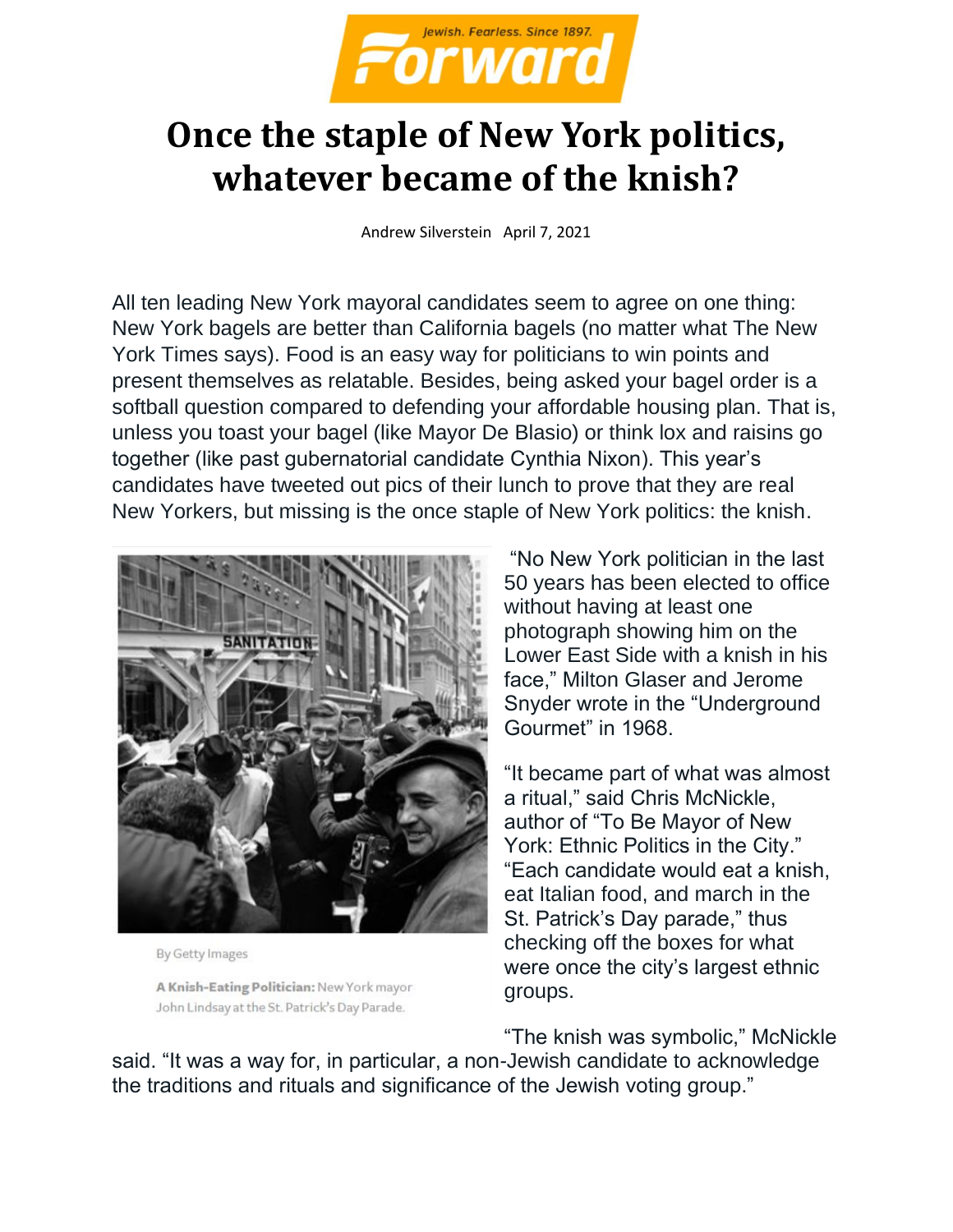For the most part, it worked. In the 1940s, just the prospect of the esteemed Eleanor Roosevelt noshing on a humble knish drew crowds of curious Jews. At other times, these photo ops backfired and were deemed pandering. In 1971, Jewish protesters pelted Mayor Lindsay with rocks and declared, "It will not be enough for him this year to put a yarmulke on his head and eat a knish."



**By iStock** 

Good Luck Charm: Yonah Schimmel arrived in America as a Torah teacher, but he turned his attention to knishes.

This year's mayoral candidates Andrew Yang and Scott Stringer need not fear being stoned if they walk into Yonah Schimmel's Knish Bakery, the city's preeminent knishery, open since 1910. "All candidates are welcome," owner Ellen Anistratov said. Even Brooklyn Borough President Eric Adams, a vegan, can chow down on a parve knish in good conscience. New York mayors dating back to Jimmy Walker in the 1920s have stopped in for softball-size round-baked knishes. Anistratov believes the potato pies bring

politicians good luck thanks to their connection to Yonah Schimmel. Schimmel arrived in New York in the 1880s as a Torah teacher. "His desire was to share the energy of the bible," she said. "This energy he transformed into the knish." She believes their kasha or jalapeño-cheddar knish is a Jewish talisman. But the number one reason Anistratov thinks her bakery should be a campaign stop is that "It represents New York."

She's right. In a sense, knish politics, like the knish itself is a New York thing as much as a Jewish thing. Knishes were invented centuries ago in Eastern Europe. Still, whoever on the shtetl thought to encase potato, kasha, cabbage, or even liver in an easy-to-hold pastry dough must have anticipated the New York street corner. The hot dog had to be dressed up in a bun, and pizza needed to be sliced in eighths to be handled by a New Yorker on the go. The knish arrived at Ellis Island ready-made for a baseball stadium or Delancey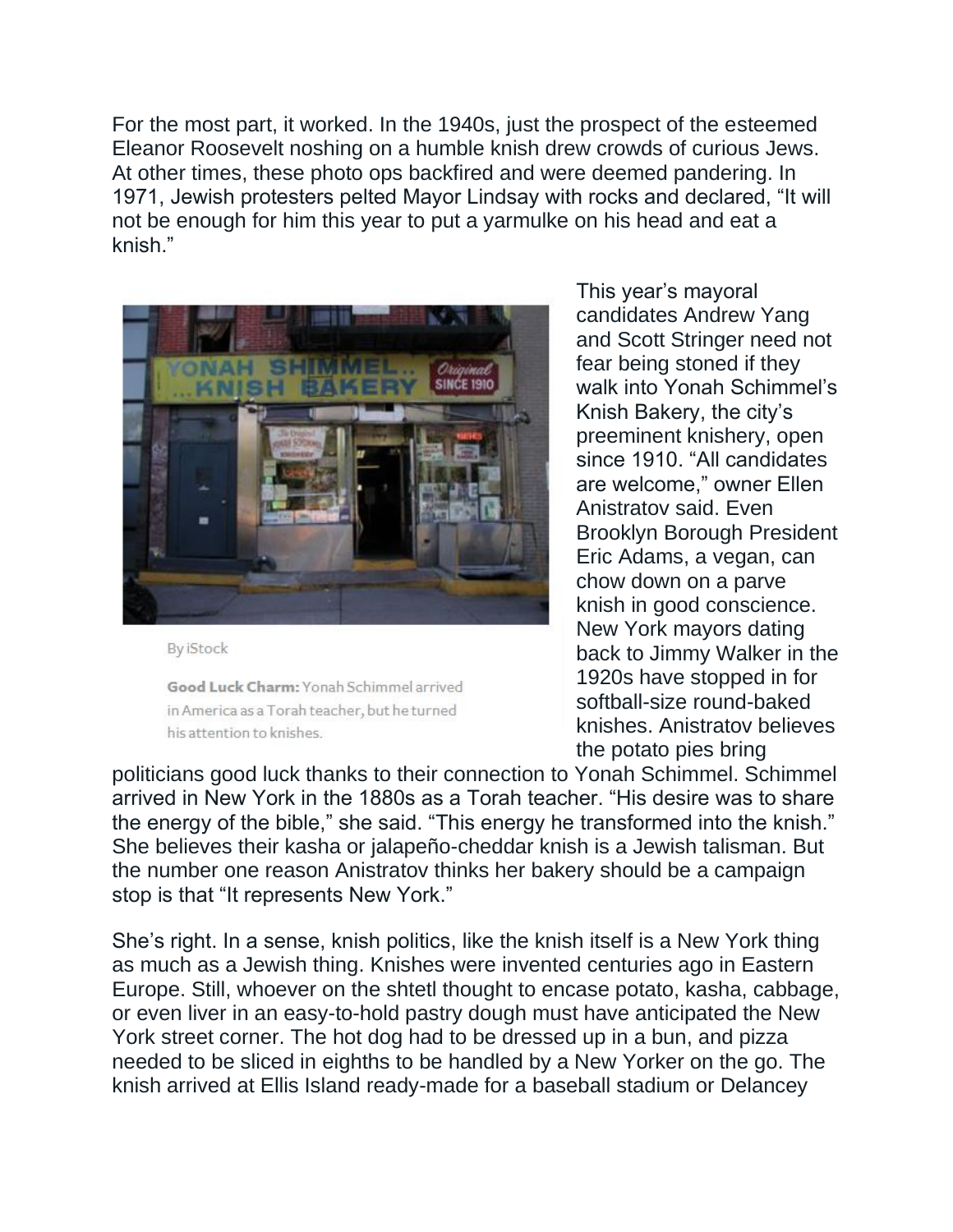Street. Later, would come its cousins, the empanada, the samosa and the Jamaican patty, but first, there was the knish. "It was the quintessential 19thcentury New York food," Suzanne Wasserman, New York food historian, told The New York Times in 2003.

In the 20th Century, the knish was Americanized: squared, fried, frozen, and mass-produced. However, unlike the bagel or the pizza, neither the round or square Coney Island-style knish would be adopted by airport food courts or fast-food chains. It would remain an almost exclusively New York cuisine. For barnstorming politicians, even correctly ordering a knish signaled "you're one of us." Laura Silver wrote in her book Knish: In search of the Jewish Soul Food, "So ingrained was the knish in New York life that its name doubled as a litmus test for authentic New Yorker status." Insider tip for any would-be carpetbagger: the "k" is pronounced.

New Englander Robert F. Kennedy's visit to Yonah Schimmel in 1964 not only allowed him to court Jewish voters; it also won him street cred. "The knish was every person's food," says Silver. They were sold from knisheries, delis, and especially pushcarts. Until 1967, New York food carts had to keep moving. The simple three-wheeled operations mainly offered hotdogs, salted pretzels, and potato knishes. Of the three options, the knish was the most filling and the most identifiably New York. Before halal carts or dollar slices, the dense potato-filled pastry smothered in mustard was the snack of real New Yorkers in a rush and on a budget.

The proletariat potato turnover became a political hot potato when Nelson Rockefeller, one of the nation's richest men, ran for governor. In 1962, the Democrats distributed a cartoon poking fun at the phoniness of a Rockefeller trying to play off like a regular knish-eating New Yorker. Rockefeller still beat out the Democrat Robert Morgenthau, a Jew. How? McNickle recalls that after the election, "he [Morgenthau] bumped into black civil rights activist Bayard Rustin standing on a street corner eating a knish. 'What's that you're eating?' Morgenthau asked. Rustin responded, 'I'm eating the reason you're not governor.'"

The elite Morgenthau had failed to connect with the average Jewish voter. Eight years later, in the 1970 Governor's race, the savory pastry was again weaponized. Rockefeller's opponent was Arthur J. Goldberg, the son of a street peddler. From a Brighton Beach knishery, he asked, "What does Rockefeller know from a knish?" In the end, Rockefeller won, proving himself by voraciously downing knishes, pizza, kielbasa, and egg rolls on the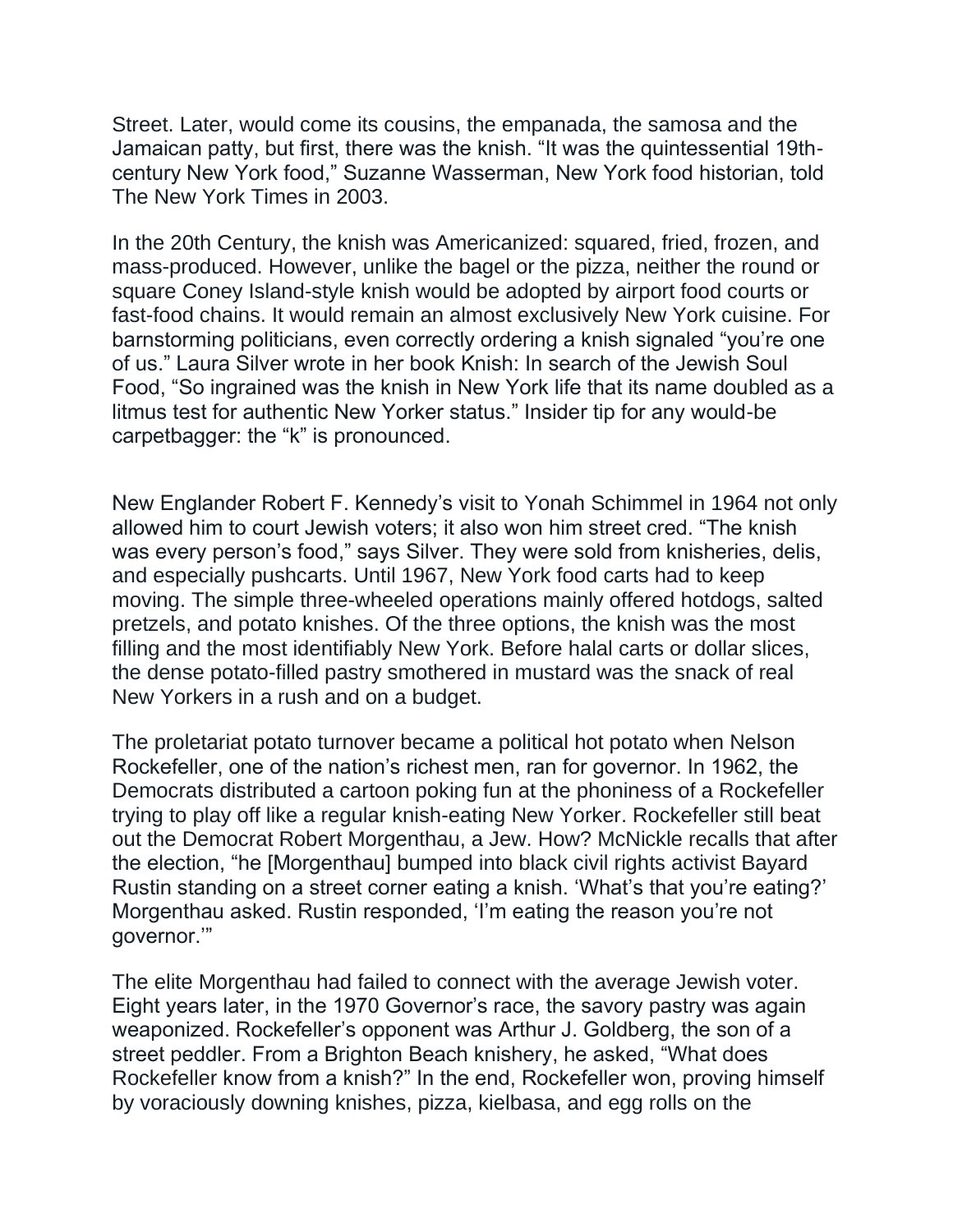campaign trail. Four years later, The New York Times wrote approvingly of his 1974 nomination as Vice President: "He can work a crowd, eat a knish."



By Getty Images

Foiled by a Knish: Robert Morganthau lost a 1962 gubernatorial election to Nelson Rockefeller, Was a knish to blame?

To be a "knish-eating politician" became a shorthand. It meant to be able to campaign in working-class ethnic neighborhoods of New York and not just the halls of a country club. Silver points to the 1980 novel "Close Relations," by Susan Isaacs. In it, a campaigning governor described as "the ultimate WASP" chokes to death on a lowly knish at a Queens rally. The message, "their Beloved Non-Ethnic" couldn't cut the mustard. Later in 1996, it was said of the Republican Vice Presidential candidate Jack Kemp, "He's not your hot-dog-eating, knish-munching street politician." In other words, he may have represented upstate New York in Congress, but don't expect him to pull in New York City voters.

By then, the potato pastry was in decline — done in by its biggest beneficiaries: New York politicians. In his war on street food, Mayor Giuliani, perhaps sick of potato pie

eating on the campaign trail, effectively banned knishes from the smaller hot dog carts. Previous regulations from the Koch administration had already forced most vendors to switch from fresh to inferior frozen knishes. The knish, once almost on every corner, receded from public life. Newer street carts can handle knishes, but these days, it's easier to find a Tibetan momo or taco at a midtown food vendor than the old reliable knish.

It's tempting to pin the knish's downfall on the political class, but there are as many Jews as gentiles on line at the dosa cart and empanada trucks. A century ago, a knish was the lunch of striving Jewish garment workers. Silver compares it to the tamales of today's Latino immigrants. As more Jews